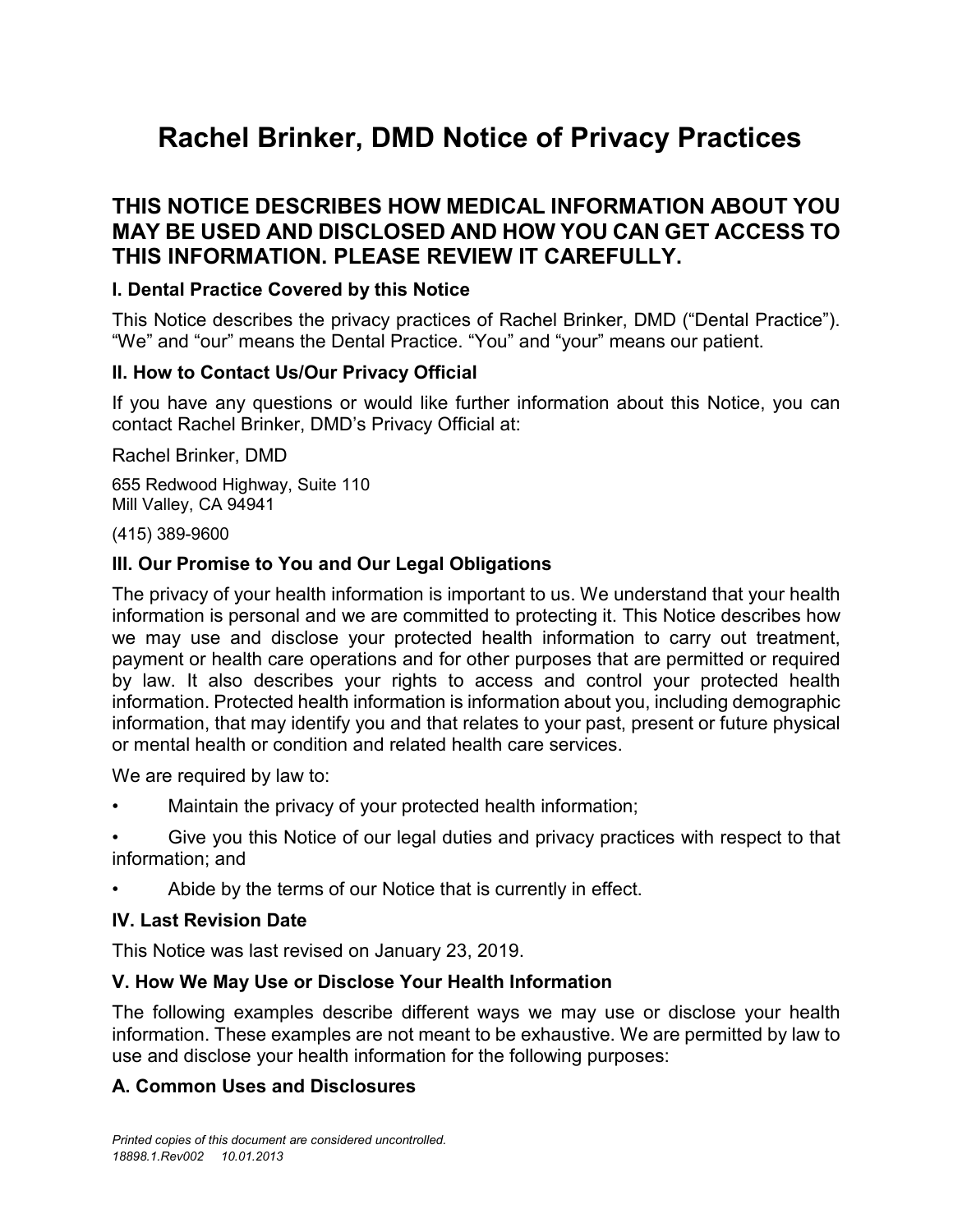**1. Treatment.** We may use your health information to provide you with dental treatment or services, such as cleaning or examining your teeth or performing dental procedures. We may disclose health information about you to dental specialists, physicians, or other health care professionals involved in your care.

**2. Payment.** We may use and disclose your health information to obtain payment from health plans and insurers for the care that we provide to you.

**3. Health Care Operations.** We may use and disclose health information about you in connection with health care operations necessary to run our practice, including review of our treatment and services, training, evaluating the performance of our staff and health care professionals, quality assurance, financial or billing audits, legal matters, and business planning and development.

**4. Appointment Reminders.** We may use or disclose your health information when contacting you to remind you of a dental appointment. We may contact you by using a postcard, letter, phone call, voice message, text or email.

**5. Treatment Alternatives and Health-Related Benefits and Services.** We may use and disclose your health information to tell you about treatment options or alternatives or health-related benefits and services that may be of interest to you.

**6. Disclosure to Family Members and Friends.** We may disclose your health information to a family member or friend who is involved with your care or payment for your care if you do not object or, if you are not present, we believe it is in your best interest to do so.

**7. Disclosure to Business Associates.** We may disclose your protected health information to our third-party service providers (called, "business associates") that perform functions on our behalf or provide us with services if the information is necessary for such functions or services. For example, we may use a business associate to assist us in maintaining our practice management software. All of our business associates are obligated, under contract with us, to protect the privacy of your information and are not allowed to use or disclose any information other than as specified in our contract.

# **B. Less Common Uses and Disclosures**

**1. Disclosures Required by Law.** We may use or disclose patient health information to the extent we are required by law to do so. For example, we are required to disclose patient health information to the U.S. Department of Health and Human Services so that it can investigate complaints or determine our compliance with HIPAA.

**2. Public Health Activities.** We may disclose patient health information for public health activities and purposes, which include: preventing or controlling disease, injury or disability; reporting births or deaths; reporting child abuse or neglect; reporting adverse reactions to medications or foods; reporting product defects; enabling product recalls; and notifying a person who may have been exposed to a disease or may be at risk for contracting or spreading a disease or condition.

**3. Victims of Abuse, Neglect or Domestic Violence.** We may disclose health information to the appropriate government authority about a patient whom we believe is a victim of abuse, neglect or domestic violence.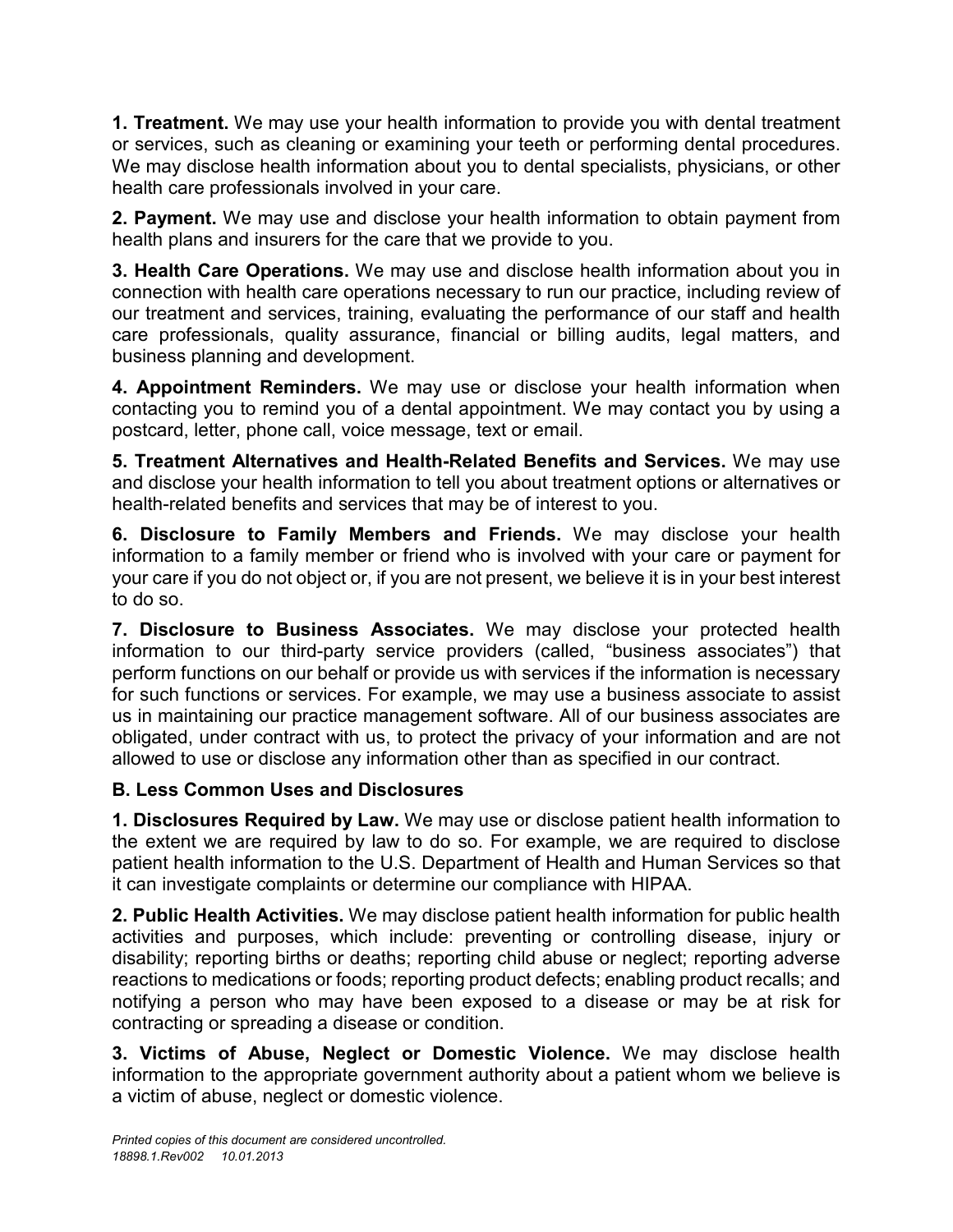**4. Health Oversight Activities.** We may disclose patient health information to a health oversight agency for activities necessary for the government to provide appropriate oversight of the health care system, certain government benefit programs, and compliance with certain civil rights laws.

**5. Lawsuits and Legal Actions.** We may disclose patient health information in response to (i) a court or administrative order or (ii) a subpoena, discovery request, or other lawful process that is not ordered by a court if efforts have been made to notify the patient or to obtain an order protecting the information requested.

**6. Law Enforcement Purposes.** We may disclose your health information to a law enforcement official for a law enforcement purposes, such as to identify or locate a suspect, material witness or missing person or to alert law enforcement of a crime.

**7. Coroners, Medical Examiners and Funeral Directors.** We may disclose your health information to a coroner, medical examiner or funeral director to allow them to carry out their duties.

**8. Organ, Eye and Tissue Donation.** We may use or disclose your health information to organ procurement organizations or others that obtain, bank or transplant cadaveric organs, eyes or tissue for donation and transplant.

**9. Research Purposes.** We may use or disclose your information for research purposes pursuant to patient authorization waiver approval by an Institutional Review Board or Privacy Board.

**10. Serious Threat to Health or Safety.** We may use or disclose your health information if we believe it is necessary to do so to prevent or lessen a serious threat to anyone's health or safety.

**11. Specialized Government Functions.** We may disclose your health information to the military (domestic or foreign) about its members or veterans, for national security and protective services for the President or other heads of state, to the government for security clearance reviews, and to a jail or prison about its inmates.

**12. Workers' Compensation.** We may disclose your health information to comply with workers' compensation laws or similar programs that provide benefits for work-related injuries or illness.

### **VI. Your Written Authorization for Any Other Use or Disclosure of Your Health Information**

Uses and disclosures of your protected health information that involve the release of psychotherapy notes (if any), marketing, sale of your protected health information, or other uses or disclosures not described in this notice will be made only with your written authorization, unless otherwise permitted or required by law. You may revoke this authorization at any time, in writing, except to the extent that this office has taken an action in reliance on the use of disclosure indicated in the authorization. If a use or disclosure of protected health information described above in this notice is prohibited or materially limited by other laws that apply to use, we intend to meet the requirements of the more stringent law.

# **VII. Your Rights with Respect to Your Health Information**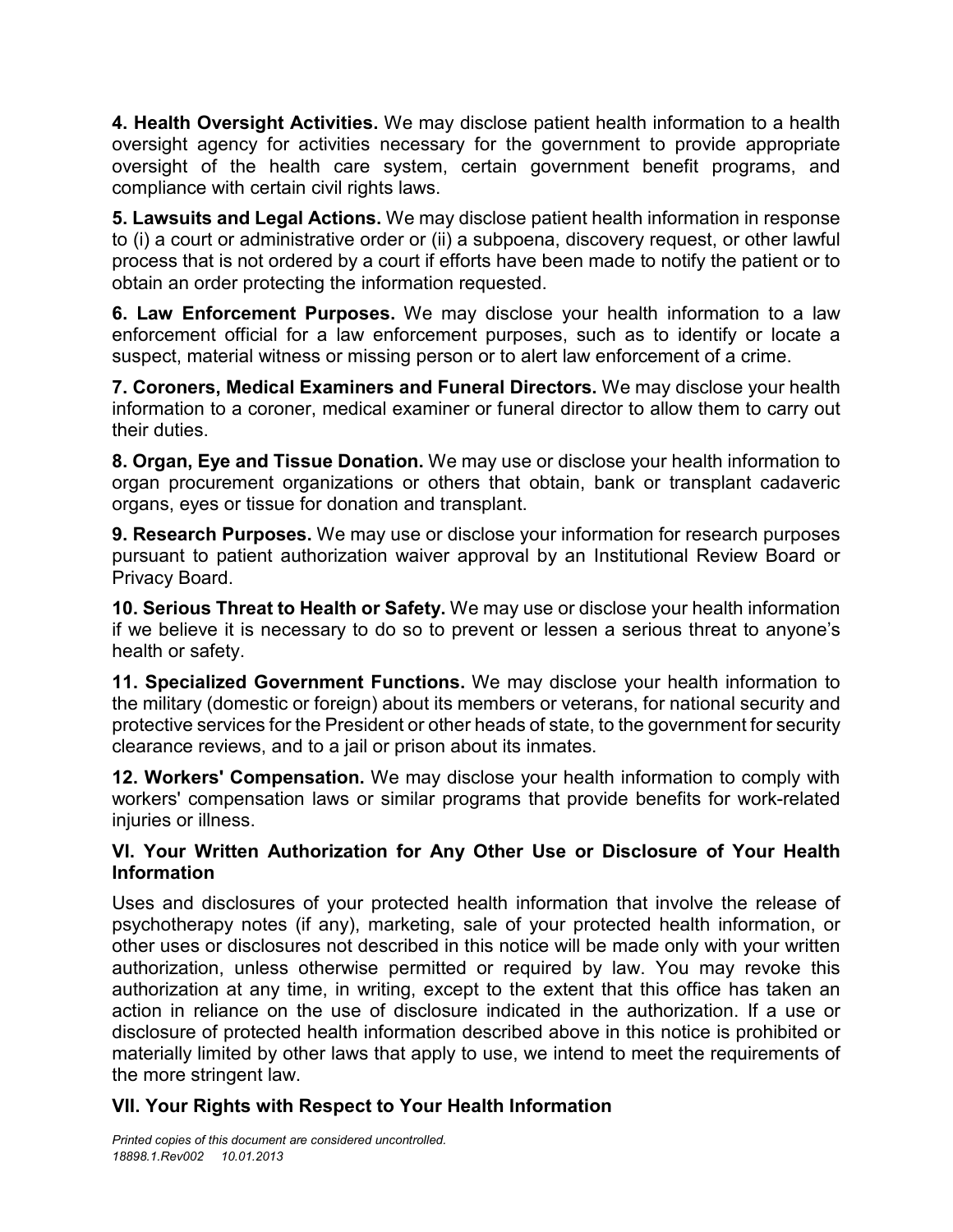You have the following rights with respect to certain health information that we have about you (information in a Designated Record Set as defined by HIPAA). To exercise any of these rights, you must submit a written request to our Privacy Official listed on the first page of this Notice.

# **A. Right to Access and Review**

You may request to access and review a copy of your health information. We may deny your request under certain circumstances. You will receive written notice of a denial and can appeal it. We will provide a copy of your health information in a format you request if it is readily producible. If not readily producible, we will provide it in a hard copy format or other format that is mutually agreeable. If your health information is included in an Electronic Health Record, you have the right to obtain a copy of it in an electronic format and to direct us to send it to the person or entity you designate in an electronic format. We may charge a reasonable fee to cover our cost to provide you with copies of your health information.

# **B. Right to Amend**

If you believe that your health information is incorrect or incomplete, you may request that we amend it. We may deny your request under certain circumstances. You will receive written notice of a denial and can file a statement of disagreement that will be included with your health information that you believe is incorrect or incomplete.

# **C. Right to Restrict Use and Disclosure**

You may request that we restrict uses of your health information to carry out treatment, payment, or health care operations or to your family member or friend involved in your care or the payment for your care. We may not (and are not required to) agree to your requested restrictions, with one exception: If you pay out of your pocket in full for a service you receive from us and you request that we not submit the claim for this service to your health insurer or health plan for reimbursement, we must honor that request.

# **D. Right to Confidential Communications, Alternative Means and Locations**

You may request to receive communications of health information by alternative means or at an alternative location. We will accommodate a request if it is reasonable and you indicate that communication by regular means could endanger you. When you submit a written request to the Privacy Official listed on the first page of this Notice, you need to provide an alternative method of contact or alternative address and indicate how payment for services will be handled.

# **E. Right to an Accounting of Disclosures**

You have a right to receive an accounting of disclosures of your health information for the six (6) years prior to the date that the accounting is requested except for disclosures to carry out treatment, payment, health care operations (and certain other exceptions as provided by HIPAA). The first accounting we provide in any 12-month period will be without charge to you. We may charge a reasonable fee to cover the cost for each subsequent request for an accounting within the same 12-month period. We will notify you in advance of this fee and you may choose to modify or withdraw your request at that time.